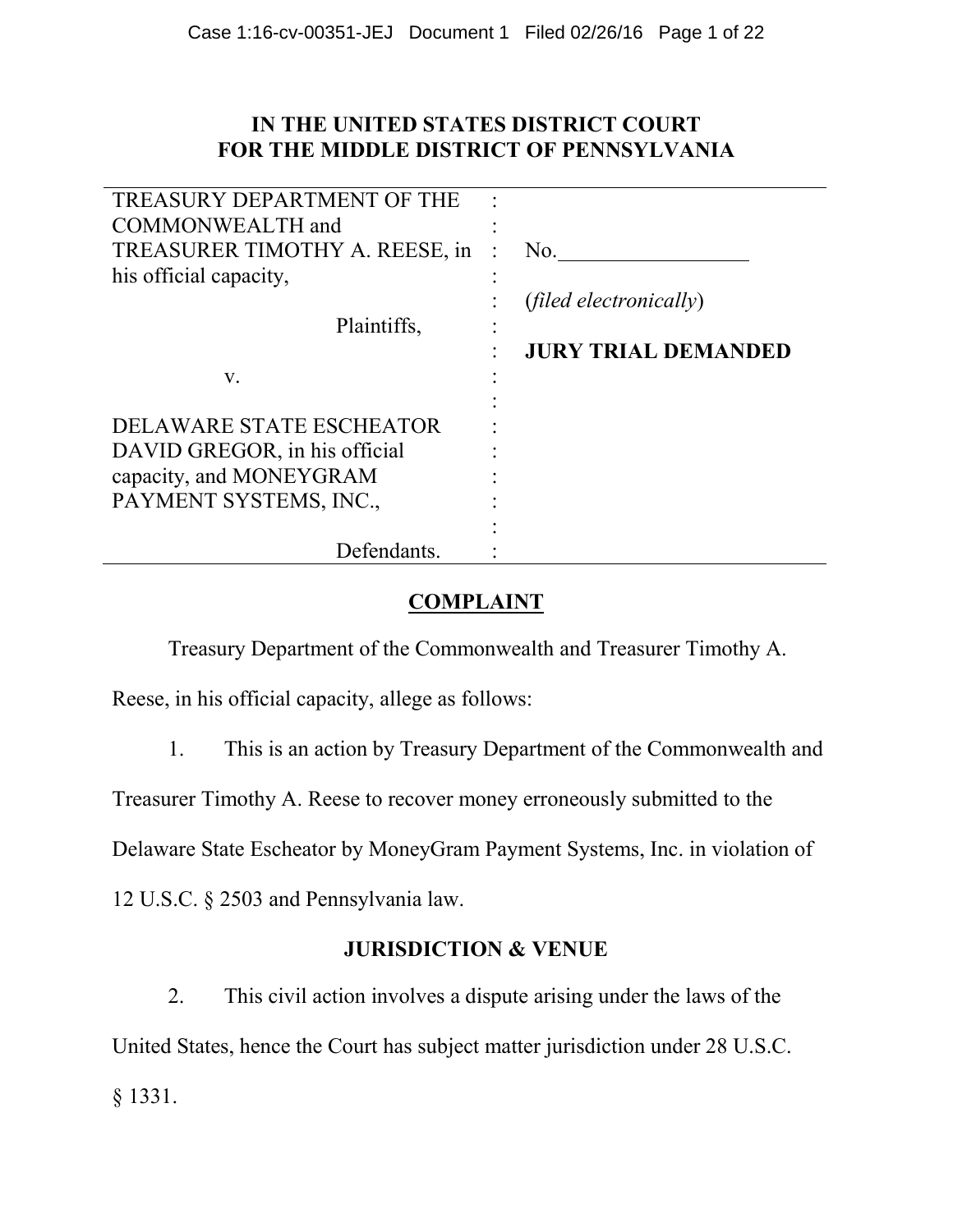3. The Court has supplemental jurisdiction over Plaintiffs' state law claim under 28 U.S.C. § 1367(a).

4. Venue is proper in this district under 28 U.S.C. § 1391(b)(2) since a substantial part of the omissions or events giving rise to the claims at issue occurred in this district. All of the funds at issue in this dispute originated in Pennsylvania and all of them should have been submitted to the Pennsylvania Treasurer in Harrisburg. In addition, this matter calls for the application of Pennsylvania law.

# **PARTIES**

5. Plaintiff Treasury Department of the Commonwealth is an independent department of the Commonwealth government and it is the department responsible for receiving unclaimed and abandoned property under Pennsylvania law.

6. Plaintiff Pennsylvania Treasurer Timothy A. Reese is the Treasurer of the Commonwealth of Pennsylvania. The Treasurer is responsible by statute for pursuing abandoned and unclaimed property under the Disposition of Abandoned and Unclaimed Property Act, 72 P.S. §§ 1301.1 *et seq.* The Treasurer is a party here in his official capacity.

7. Defendant Delaware State Escheator David Gregor is an official of the State of Delaware who is responsible under Delaware law for receiving abandoned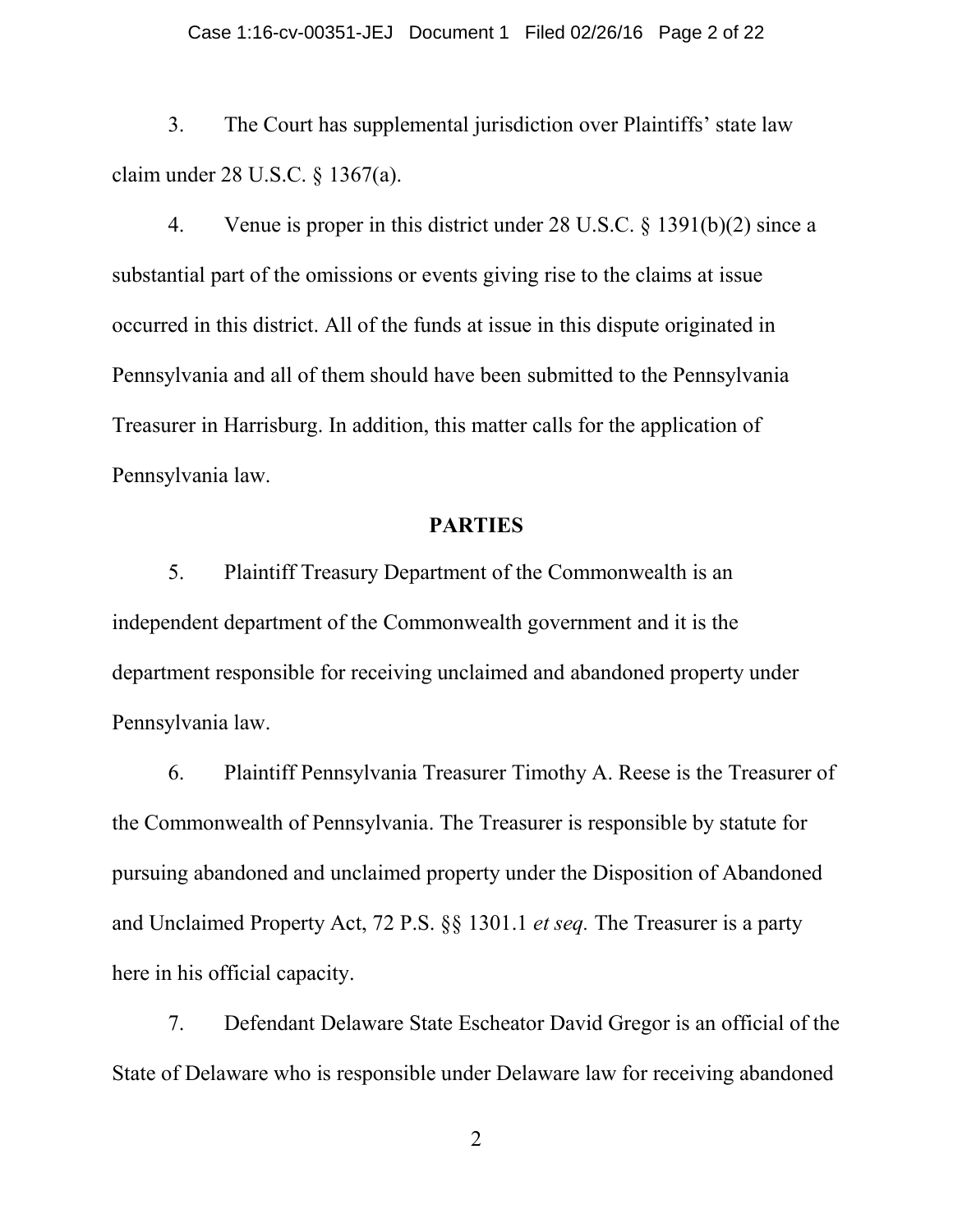and unclaimed property. The Delaware State Escheator is a party here in his official capacity.

8. MoneyGram Payment Systems, Inc. (hereafter, "MoneyGram") is a business incorporated in the State of Delaware and, upon information and belief, has its principal place of business in Texas. MoneyGram Payment Systems is a wholly owned subsidiary of MoneyGram International, Inc.

9. All parties have sufficient contacts with this district to confer personal jurisdiction.

10. The funds at issue originated in Pennsylvania and were required to be remitted to the custodial care of the Pennsylvania Treasury in Harrisburg by MoneyGram, yet the Delaware State Escheator reached into this jurisdiction and instructed MoneyGram not to remit the funds here but to remit them to Delaware instead.

#### **FACTS**

#### **A. MoneyGram Money Orders and Official Checks**

11. MoneyGram sells money orders and what it markets as "official checks."

12. Money orders are purchased from a participating MoneyGram location.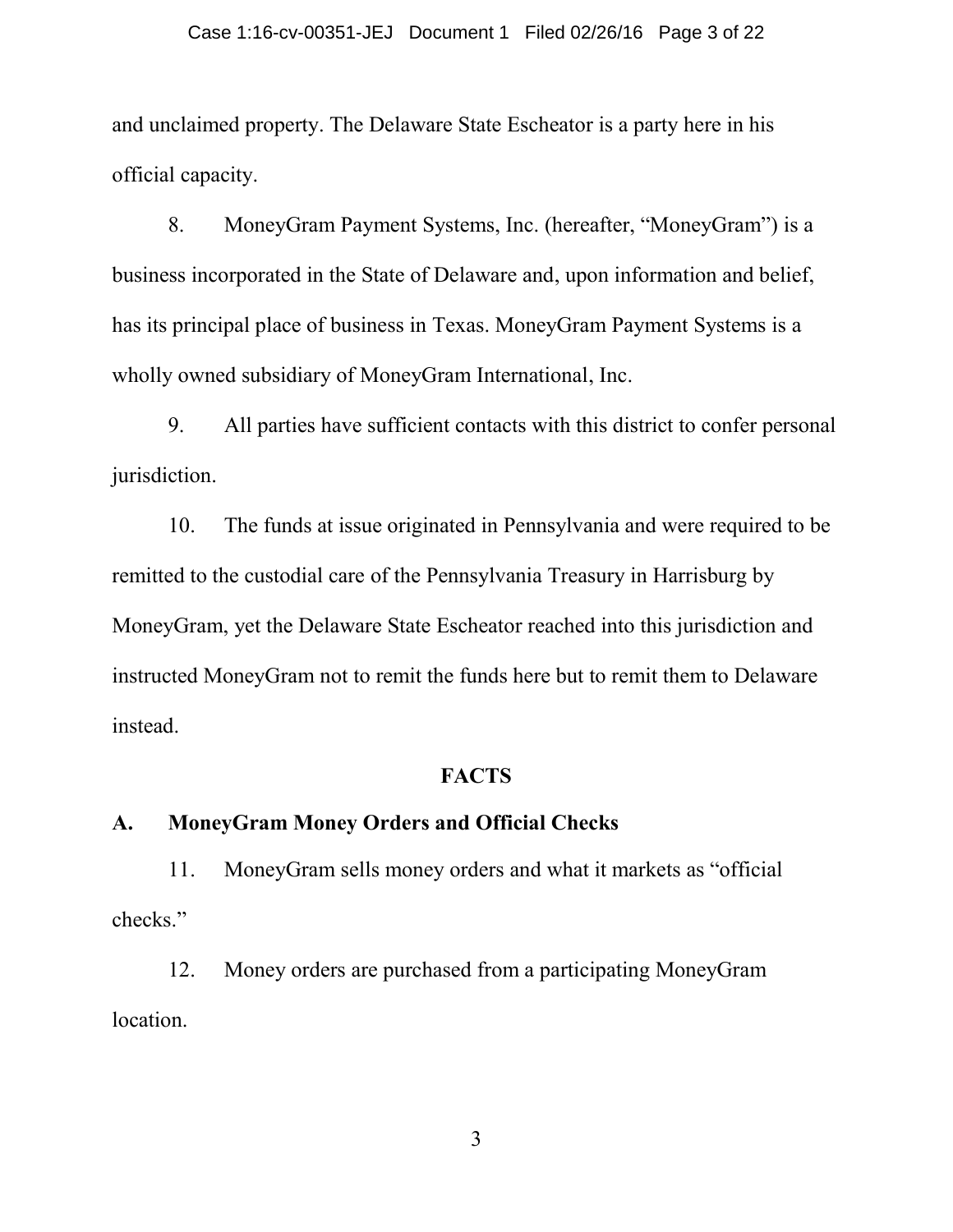13. In general, the customer pays a transaction fee and pays the value the customers seeks to have reflected on the money order.

14. After receiving payment, the money-order seller issues an instrument that is pre-printed with the value of the payment remitted by the customer.

15. MoneyGram is directly liable for the pre-printed value of the money order.

16. Similar to money orders, official checks are purchased at a participating MoneyGram location.

17. Similar to the customer for a money order, in general, the customer for an official check pays a transaction fee and pays the value the customer seeks to have reflected on the official check.

18. After receiving payment, the official-check seller issues an instrument that is pre-printed with the value of the payment remitted by the customer.

19. MoneyGram is directly liable for the pre-printed value of the official check.

20. The only apparent differences between MoneyGram money orders and MoneyGram official checks are where they are sold and the amounts that can be reflected on them.

21. No material commercial difference exists between money orders and official checks.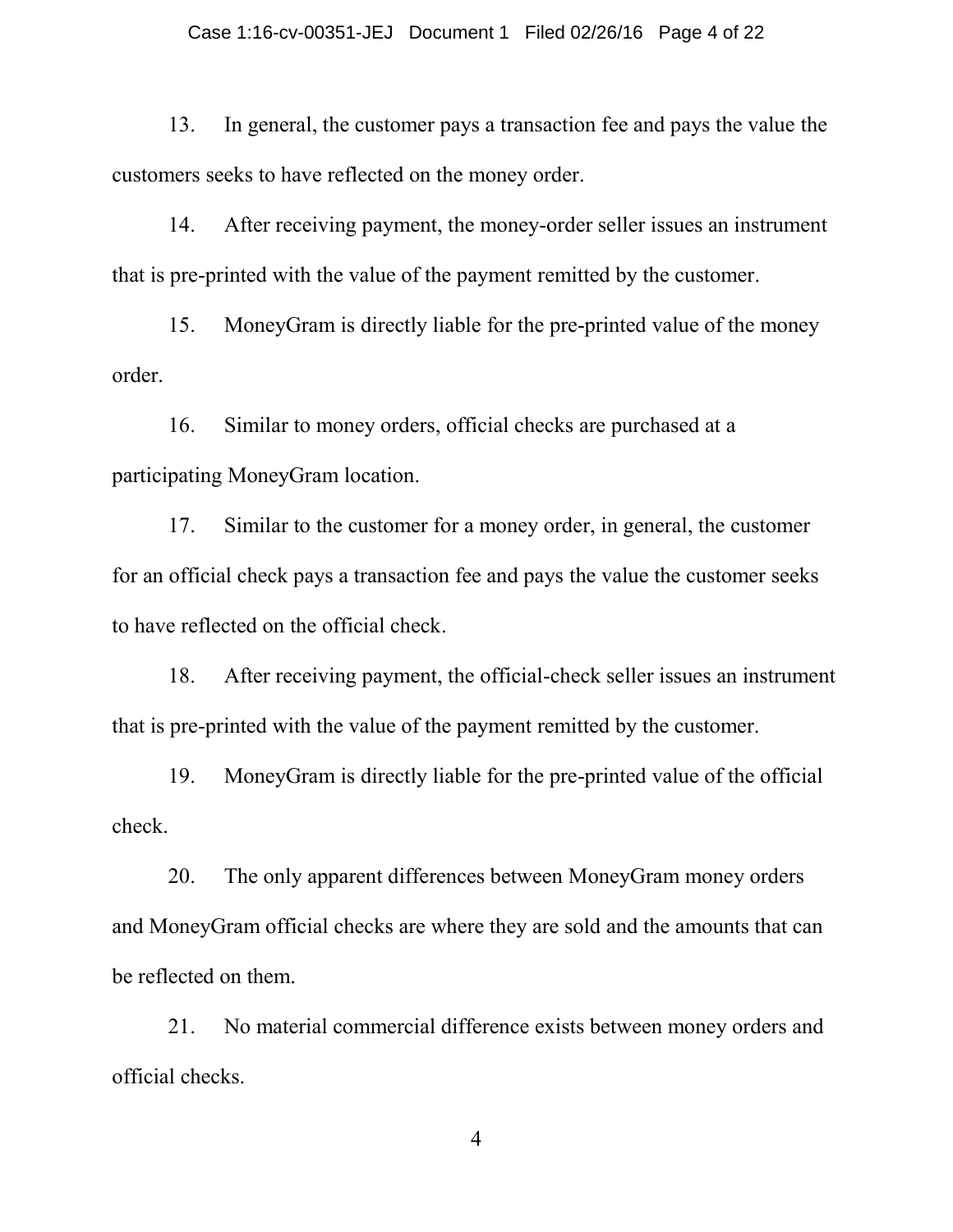#### Case 1:16-cv-00351-JEJ Document 1 Filed 02/26/16 Page 5 of 22

22. As to place of sale, money orders are generally sold in traditional retail locations, e.g., drug stores; whereas, official checks are generally sold at financial institutions, e.g., banks.

23. As to the amounts, money orders are generally subject to low facevalue amount limits; whereas, official checks are not.

24. Save for where they are sold and the face-value limits, MoneyGram money orders and MoneyGram official checks are indistinguishable.

25. With both money orders and official checks, and as is also the case with traveler's checks, the customer pre-pays the value reflected on the instrument; that is, the funds for the value are immediately taken from the customer's custody.

26. The scenario for issuing a money order or an official check (or a traveler's check) is unlike the scenario for issuing a personal check to a third party: in the former the value for the instrument is immediately taken from the customer's custody, whereas in the latter the value remains in the customer's custody until the instrument is presented for payment at a financial institution.

27. MoneyGram money orders and MoneyGram official checks are similar written instruments.

28. In the alternative, MoneyGram official checks are money orders by a different name.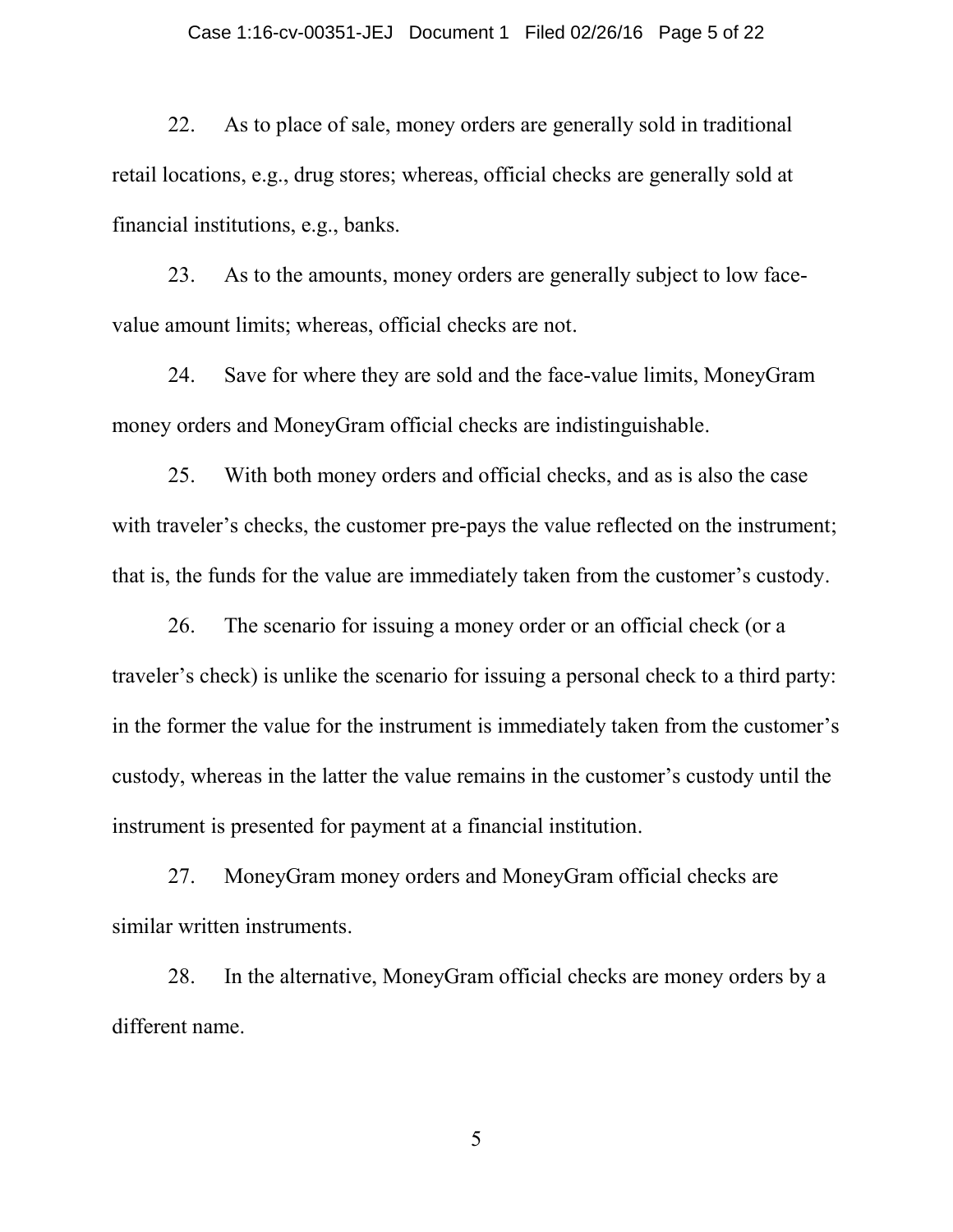29. MoneyGram is directly liable for paying the sums owed on official checks.

30. When a MoneyGram official check is sold in Pennsylvania, MoneyGram ultimately becomes the holder of the value of the official check as a matter of Pennsylvania law and is not required to pay the value of the official check until it is processed for payment by a financial institution.

31. If an official check is never presented for payment, MoneyGram never releases the value of the official check.

32. This results in MoneyGram amassing large sums of money each year for which it is not the owner, but a mere holder.

33. With both money orders and official checks, sellers of the instruments typically do not record the address of the purchaser of the instruments.

#### **B. Pennsylvania's Disposition of Abandoned and Unclaimed Property Act**

34. Pennsylvania's Disposition of Abandoned and Unclaimed Property Act (the "Pennsylvania Unclaimed Property Act"), 72 P.S. § 1301.1 *et seq.*, defines which property is subject to placement with, or deposit in, the Pennsylvania Treasury, and subject to the custody and control of Commonwealth through the Pennsylvania Treasurer.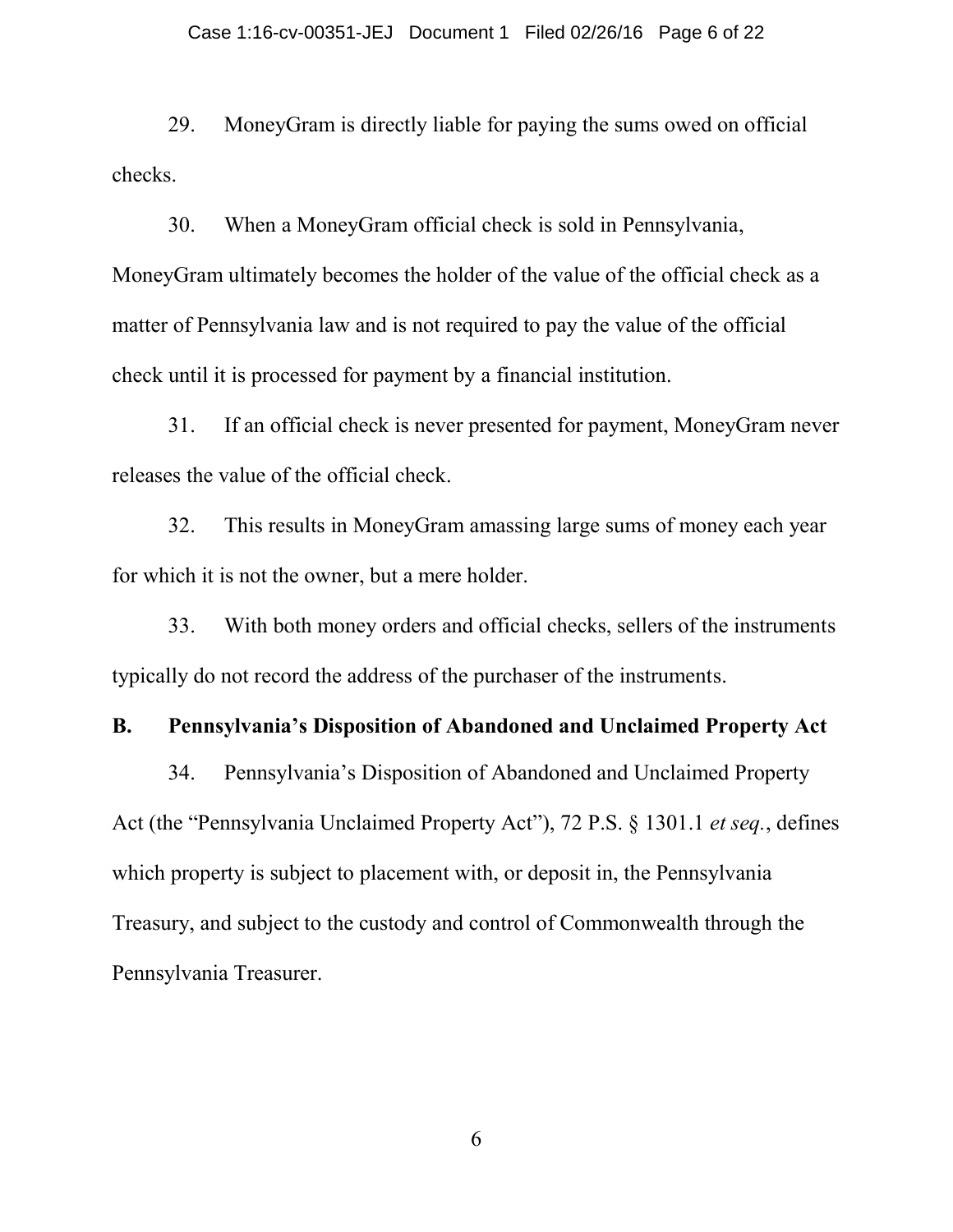35. The Pennsylvania Unclaimed Property Act defines a "financial institution," in relevant part, as "any issuer of travelers checks, money orders, or similar monetary obligations or commitments[.]" 72 P.S. § 1301.1.

36. MoneyGram issues money orders or similar monetary obligations or commitments.

37. MoneyGram is a "financial institution" under the Pennsylvania Unclaimed Property Act.

38. For MoneyGram official checks issued in Pennsylvania for which MoneyGram does not have the last known address of the owner of the check, the address of the owner of the official check is presumed to be in Pennsylvania. 72 P.S. § 1301.2(a)(2).

39. Under the Pennsylvania Unclaimed Property Act, the sums payable on checks or written instruments on which a financial institution is directly liable are presumed abandoned after being outstanding for a period of at least three years for checks/instruments generally, and seven years for money orders issued in 2004 and thereafter. 72 P.S. § 1301.3(3).

40. All statutorily abandoned property under the Pennsylvania Unclaimed Property Act is subject to the custody and control of the Commonwealth. 72 P.S. § 1301.1(a).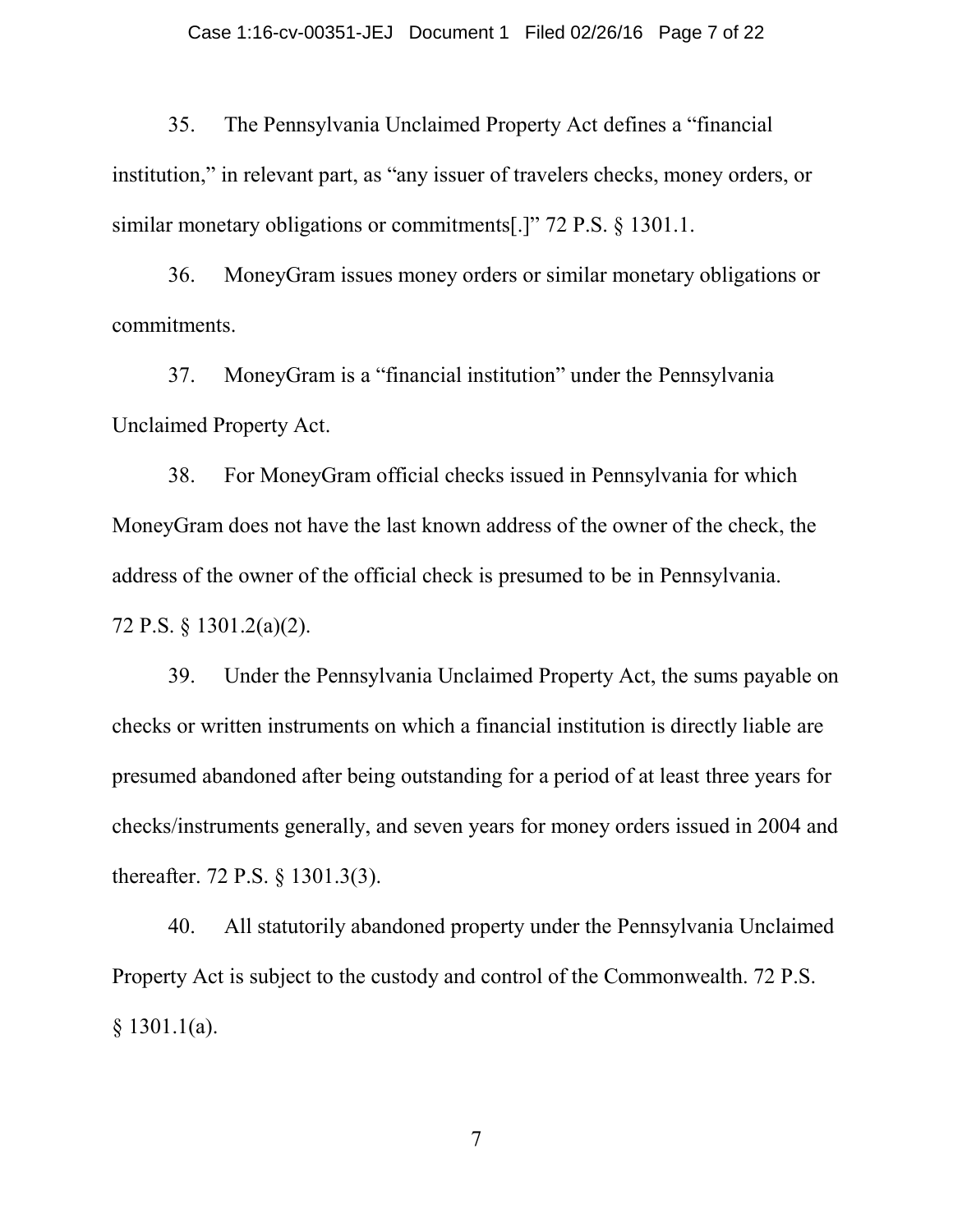#### Case 1:16-cv-00351-JEJ Document 1 Filed 02/26/16 Page 8 of 22

41. Pennsylvania abandoned property under the Pennsylvania Unclaimed Property Act must be reported to the Pennsylvania Treasurer in the year after it is abandoned and must eventually also be remitted to the custodial care of the Treasurer. 72 P.S. §§ 1301.11(a), 1301.13(a).

42. The Treasury Department retained an outside auditor to perform an audit of MoneyGram to determine if any abandoned property held by MoneyGram should have been remitted to Pennsylvania.

43. As a result of the audit, the Treasury Department learned MoneyGram sent to the Delaware State Escheator the sum of \$10,293,869.50, which represents the value paid for official checks issued in Pennsylvania but never cashed in the period 2000 through 2009 (hereafter, "the Pennsylvania Checks").

44. All of the Pennsylvania Checks were issued in Pennsylvania.

45. All of the Pennsylvania Checks were outstanding for at least three years.

46. MoneyGram claims it does not have the last known address for the owners of the Pennsylvania Checks.

47. The last known address of the owner of the official checks is presumed to be Pennsylvania.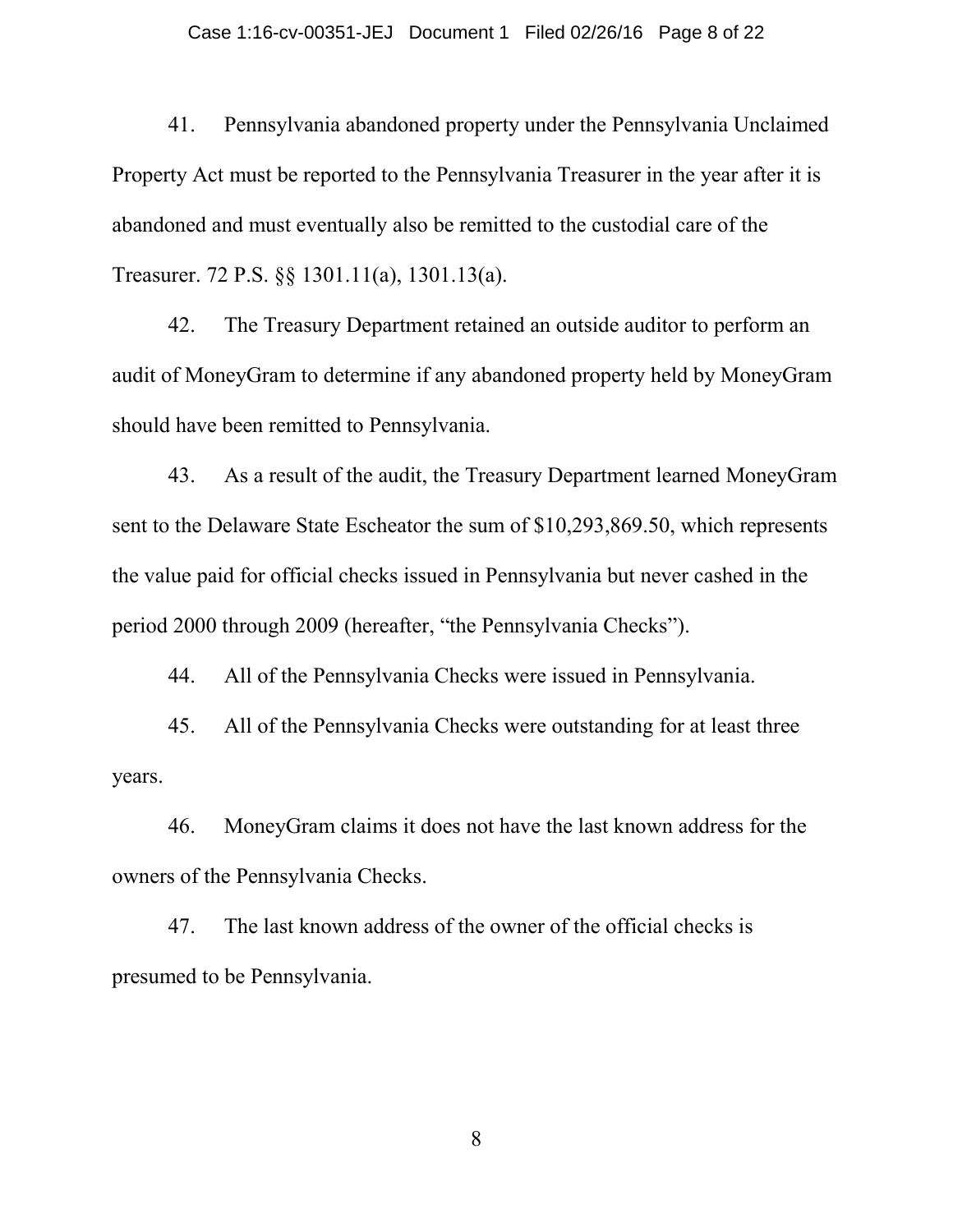48. Under the Pennsylvania Unclaimed Property Act, the value held by MoneyGram for the Pennsylvania Checks was and is subject to the custody and control of the Commonwealth.

49. Under the Pennsylvania Unclaimed Property Act, MoneyGram is obligated by law to remit into the custodial care of the Pennsylvania Treasurer, via deposit in a Treasury account, all of the \$10,293,869.50 remitted to the Delaware State Escheator for the Pennsylvania Checks. MoneyGram is also obligated to submit a holder report, containing such information as the place where the instrument was purchased, the date of purchase, the amount of the purchase, the check number, and other relevant information related to the property.

50. Prior to its incorporation in Delaware, MoneyGram was incorporated in Minnesota.

51. During its incorporation in Minnesota, MoneyGram remitted payment for the sums due on abandoned official checks issued in Pennsylvania to Minnesota.

52. In 2015, Minnesota remitted to the Pennsylvania Treasurer the sum of \$209,840.30.

53. The sum remitted by Minnesota to the Pennsylvania Treasurer was for the sums payable on abandoned official checks issued by MoneyGram in Pennsylvania, which sums MoneyGram had previously remitted to Minnesota.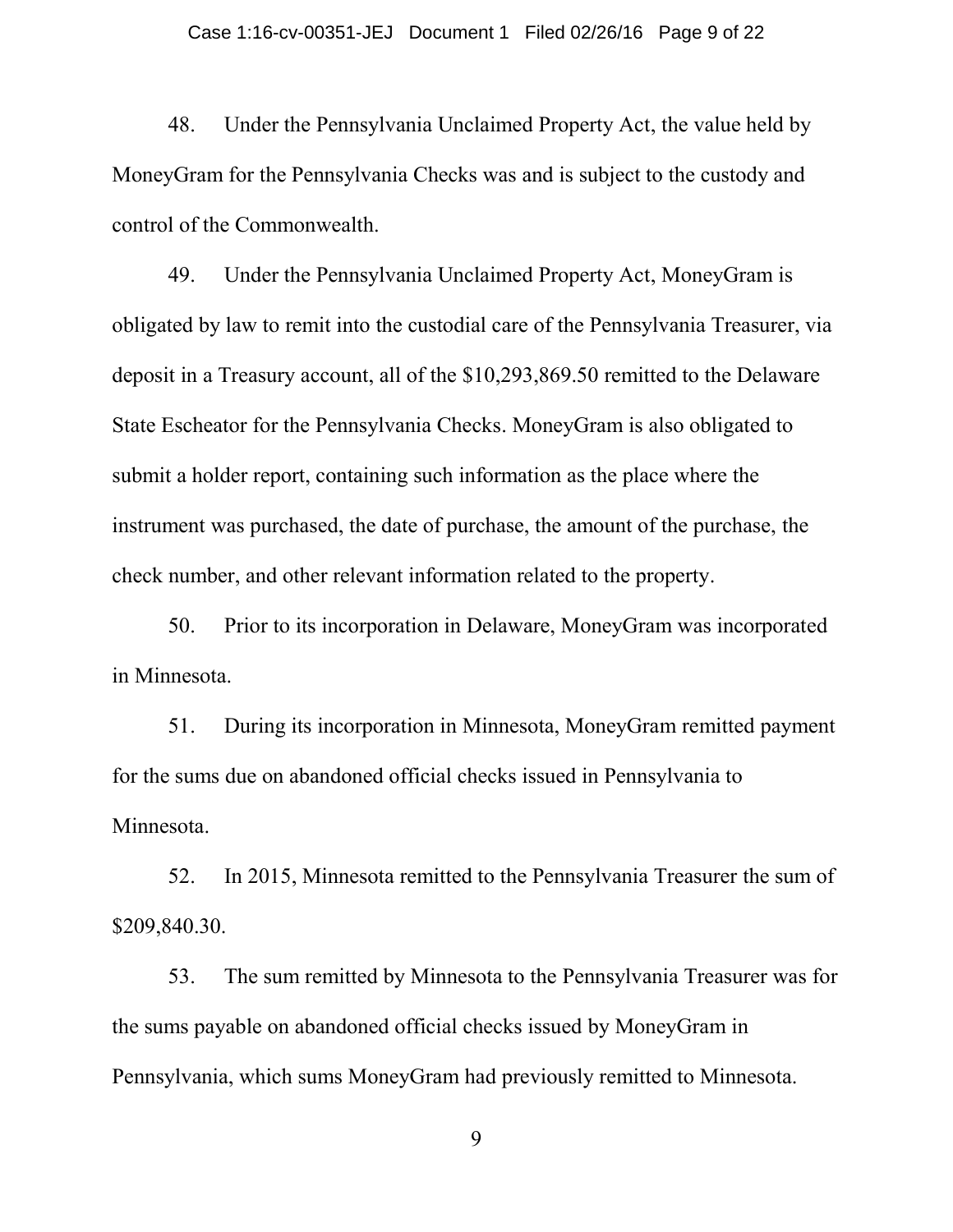54. Integrated Payment Systems, Inc. is a business that also issues official checks.

55. Integrated Payment Systems remits the sums payable on abandoned official checks issued in Pennsylvania to the Pennsylvania Treasurer.

56. PNC Bank also issues official checks.

57. PNC remits the sums payable on abandoned official checks issued in Pennsylvania to the Pennsylvania Treasurer.

## **C. Disposition of Abandoned Money Orders and Traveler's Check Act**

58. In *Pennsylvania v. New York*, 407 U.S. 206 (1972), the United States Supreme Court held that in the absence of record evidence of the address of the owner of an un-cashed money order, the state of the holder's corporate domicile had the right to escheat the sums owed on the money order.

59. In direct response to the Supreme Court's decision in *Pennsylvania v. New York*, Senator Hugh Scott of Pennsylvania introduced bill S. 1895 in the United States Senate, styled as the Federal Disposition of Unclaimed Property Act of 1973.

60. In support of his proposed legislation, Senator Scott entered into the official Senate Record an explanatory memorandum. In the memorandum, Senator Scott explained that the Supreme Court's decision inequitably resulted in millions of dollars generated in all 50 states being remitted to but 1 state: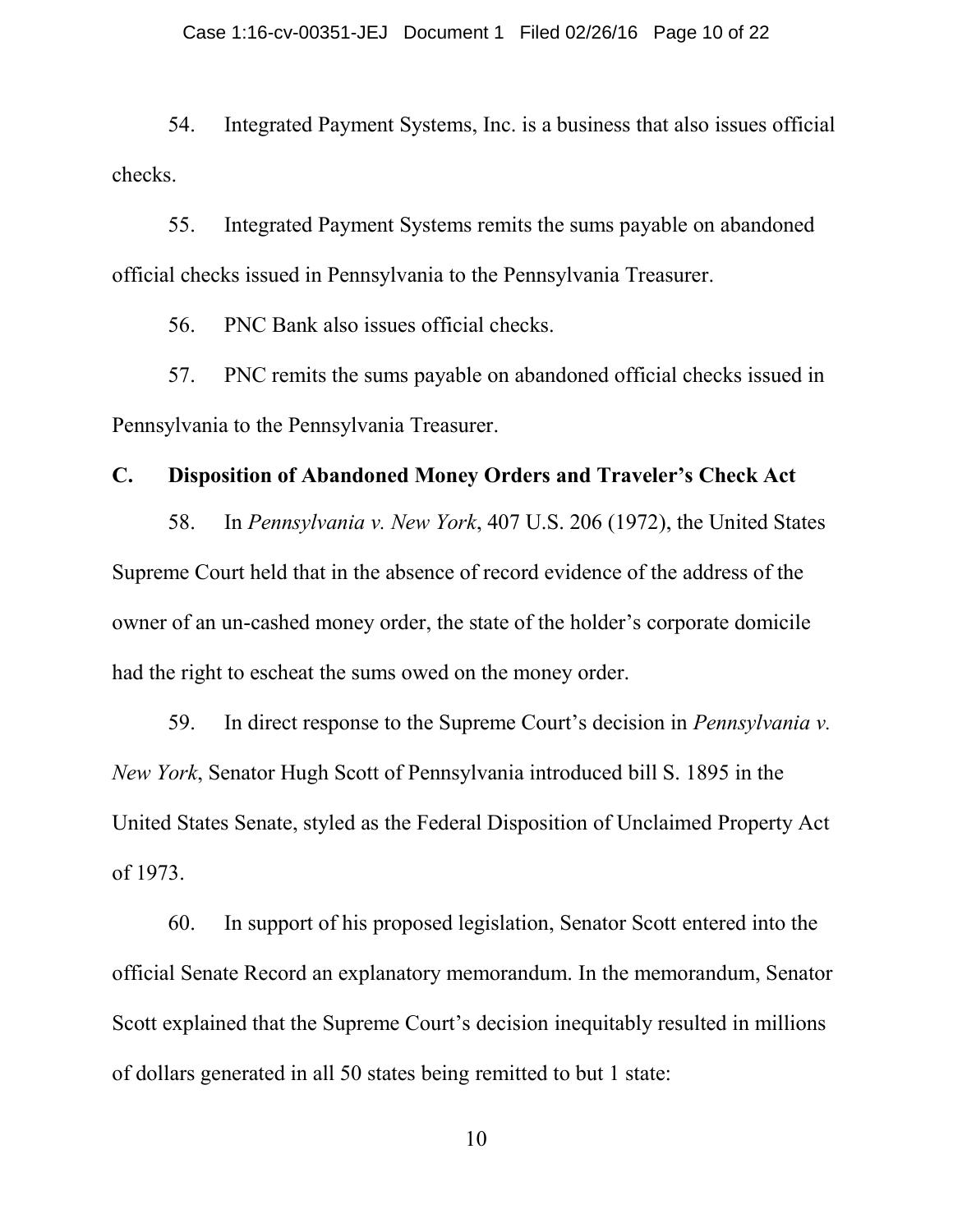The difficulty with the Supreme Court's decision is that in the case of travelers checks and commercial money orders where addresses do not generally exist large amounts of money will, if the decision applies to such instruments, escheat as a windfall to the state of corporate domicile and not to the other 49 states where purchasers of travelers checks and money orders actually reside.

….

Finally, Congress should note that the problem to which this bill is directed is a matter of important public concern in that the bill would, in effect, free for distribution among the states several million dollars in proceeds from abandoned property now being claimed by one state. The bill is eminently fair and equitable because it would permit the state where a travelers check or money order was purchased and which is the state of the purchasers' actual residence in over 90% of the transactions to escheat the proceeds of such instruments. ….

119 Cong. Rec. S9749-9750 (daily ed. May 29, 1973).

61. With some modifications, Senator Scott's proposed bill was

eventually enacted into law (under another bill number) as the Disposition of

Abandoned Money Orders and Traveler's Checks Act (the "Federal Disposition

Act"), 12 U.S.C. §§ 2501-03.

62. In relevant part under the Federal Disposition Act, "[w]here any sum is payable on a money order, traveler's check, or similar written instrument (other than a third party bank check) on which a banking or financial organization or a business association is directly liable," the State where the money order, traveler's check, or similar written instrument was purchased "shall be entitled exclusively to escheat or take custody of the sum payable on such instrument, to the extent of that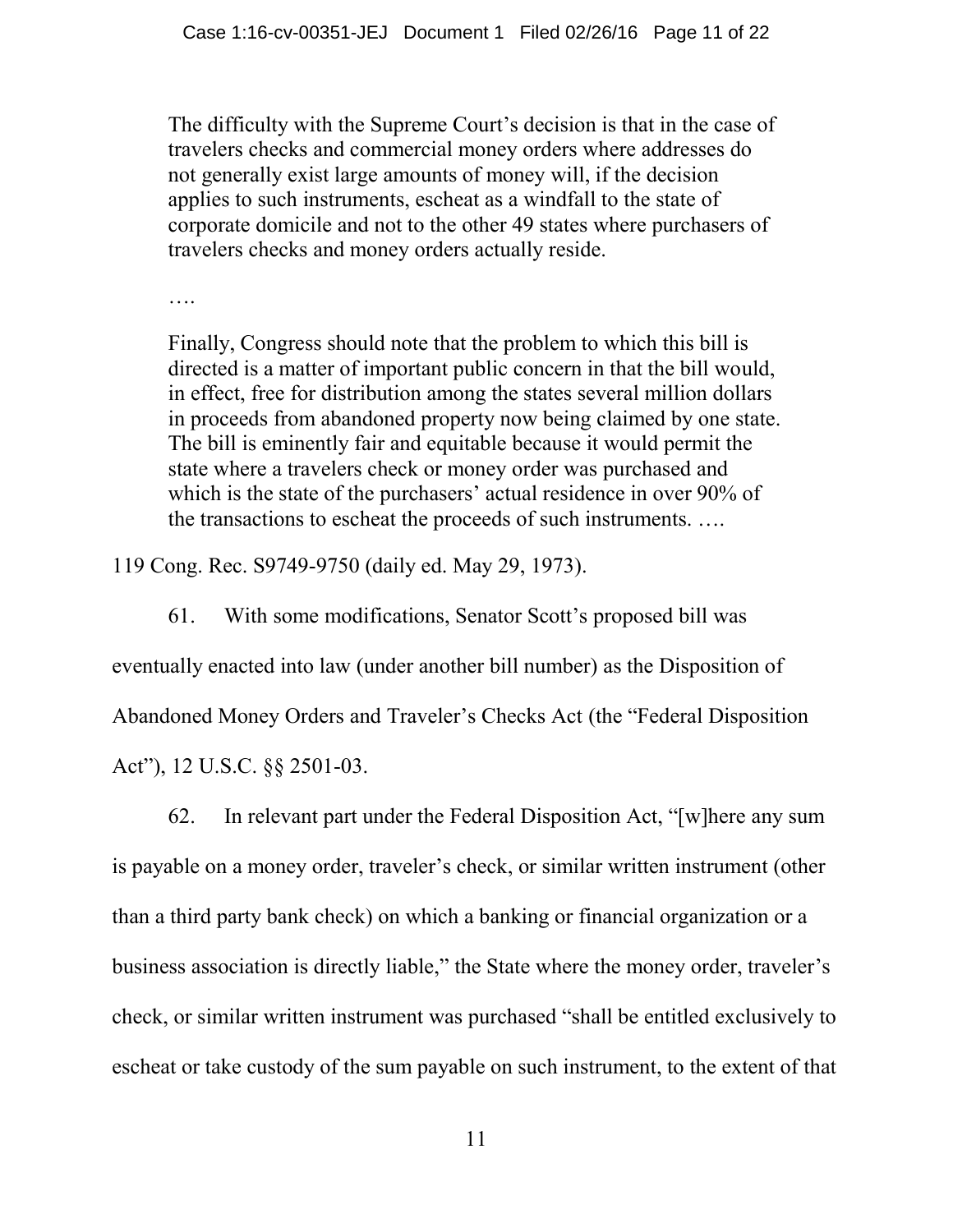State's power under its own laws to escheat or take custody of such sum[.]" 12 U.S.C. § 2503(1).

63. Under the Federal Disposition Act, a "business association" is defined as "any corporation (other than a public corporation), joint stock company, business trust, partnership, or any association for business purposes of two or more individuals[.]" 12 U.S.C. § 2502(1).

64. MoneyGram is a business association under the Federal Disposition Act.

65. MoneyGram's books and records show Pennsylvania as the state where the Pennsylvania Checks were purchased.

66. MoneyGram official checks are not third party bank checks.

67. Pennsylvania's Unclaimed Property Act permits Pennsylvania to take custody of the sums payable on the Pennsylvania Checks.

68. Under the Federal Disposition Act, Pennsylvania has the "exclusive" right to take custody of the sums payable on the Pennsylvania Checks.

#### **D. Treasury Department's Demands for Payment**

69. As early as July 2015, the State of Texas made a demand on the Delaware State Escheator for payment of the sums remitted by MoneyGram for abandoned official checks purchased in that state.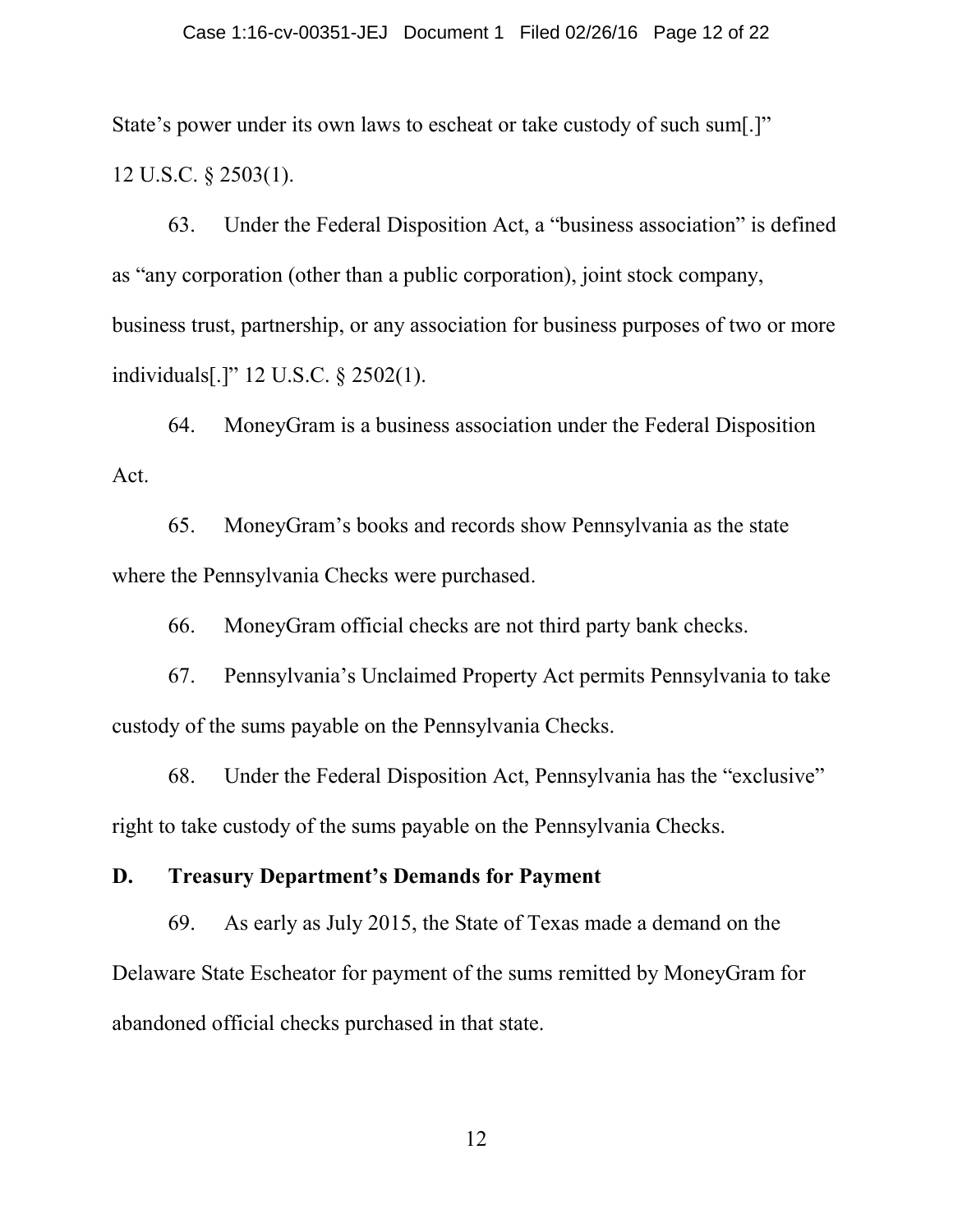70. Other states, including Colorado, have made similar demands on Delaware for payment of the sums payable on abandoned MoneyGram official checks that were purchased in states other than Delaware, but that were nevertheless remitted to the Delaware State Escheator.

71. The Delaware State Escheator has acknowledged that he has been aware of the issues with MoneyGram official checks since at least April 2015.

72. Prior to initiating this action, the Treasury Department in mid-2015 contacted representatives of the Delaware State Escheator regarding the sums payable on abandoned MoneyGram official checks issued in Pennsylvania.

73. By way of letter on September 29, 2015, the Delaware State Escheator indicated his "preliminary analysis" showed that Delaware was rightfully in custody of the sums payable on the MoneyGram official checks at issue.

74. After having heard nothing further from Delaware regarding a "final analysis," via letter dated January 25, 2016, Plaintiffs demanded that the Delaware State Escheator and MoneyGram remit to Plaintiffs the sums payable on the Pennsylvania Checks.

75. Plaintiffs included with the demand letter a spreadsheet showing each of the Pennsylvania Checks and showing the total amount payable on the Pennsylvania Checks: \$10,293,869.50.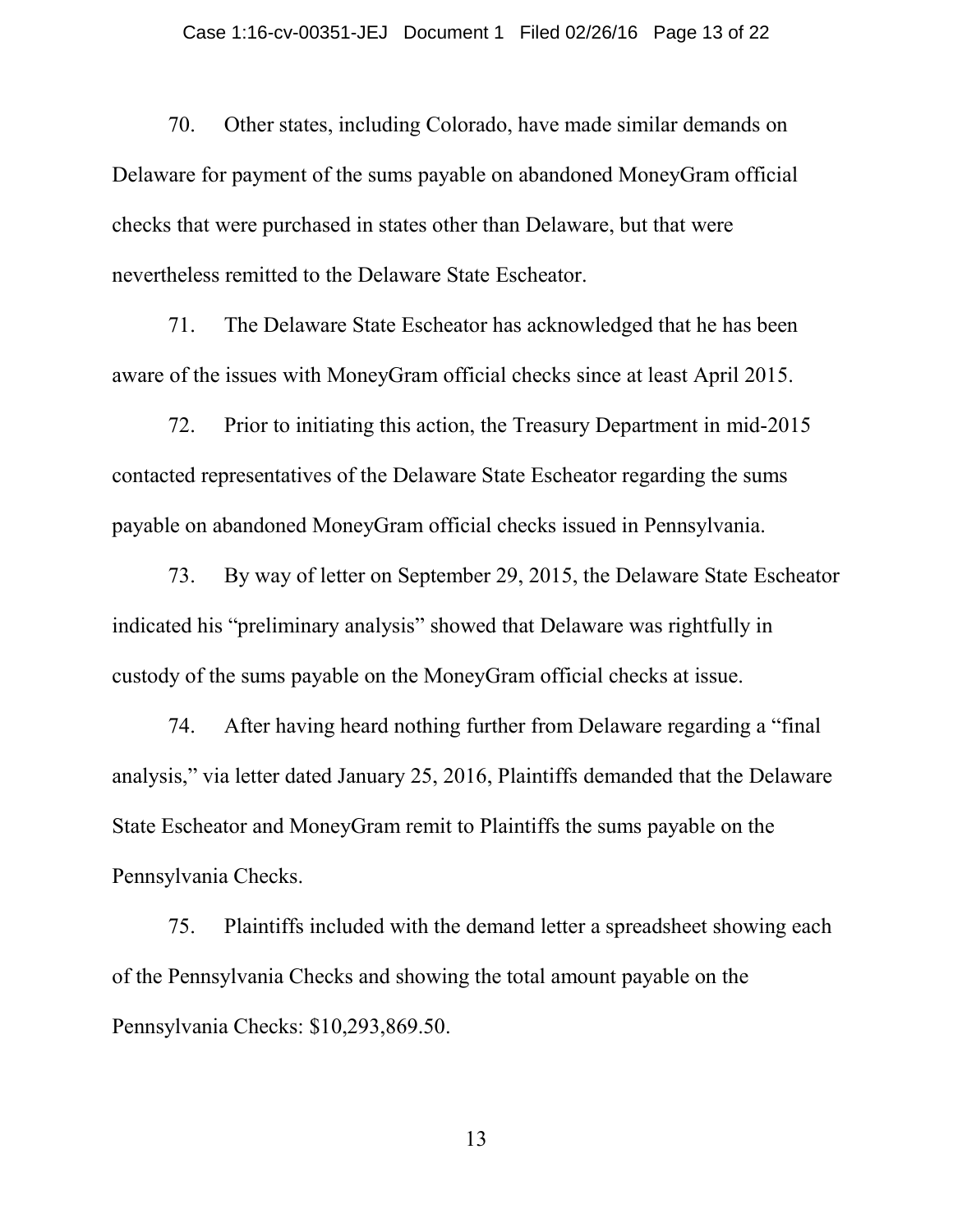76. In the letter, Plaintiffs also demanded that MoneyGram immediately cease remitting sums payable on official checks purchased in Pennsylvania to Delaware.

77. In response to the January 26 letter, the Delaware State Escheator by letter dated February 3, 2016 still refused to take a final position on whether the sums payable on the Pennsylvania Checks were payable to Pennsylvania, though he indicated his skepticism that state and federal law required payment to Pennsylvania.

78. The Delaware State Escheator also refused to meet in person or by phone to discuss the matters, stating: "While we appreciate your offer to meet in person or to conduct a teleconference, Delaware believes at this time written documentation, as opposed to discussion, would be most constructive."

79. In response to the January 26 letter, MoneyGram indicated that it would abide by a decision by Delaware and Pennsylvania, or by a court's declaration, regarding which state is entitled to the sums payable on the Pennsylvania Checks.

80. MoneyGram also indicated that it would consider paying future sums payable on uncashed official checks purchased in Pennsylvania to the Pennsylvania Treasurer.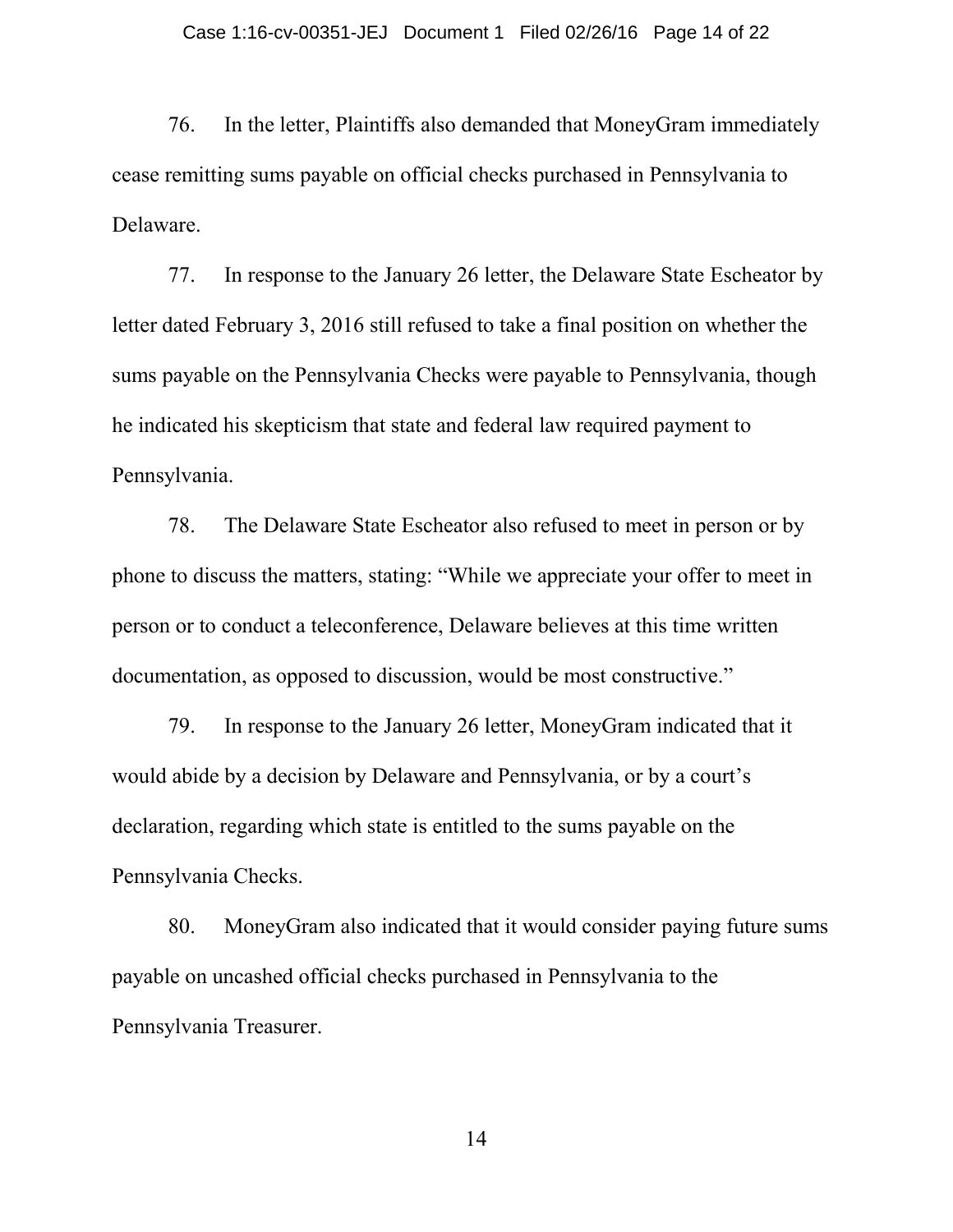81. By letter dated February 9, 2016, MoneyGram sought extensions from the Delaware State Escheator and the Pennsylvania Treasurer of its upcoming deadline to report uncashed official checks purchased in Pennsylvania, or, in the alternative, that it be permitted to report and remit the uncashed official checks to an acceptable third-party.

82. In reply to the responses from the Delaware State Escheator and MoneyGram, Plaintiffs sent a letter to the Delaware State Escheator dated February 18, 2016, demanding that Delaware take a final position within seven days on whether the sums payable on the Pennsylvania checks should be remitted to Plaintiffs.

83. Representatives of the Delaware State Escheator then agreed to a call on the matter, which was had on February 22, 2016.

84. Despite the multiple letters and the telephone call, the Delaware State Escheator has taken the position that the MoneyGram official checks are "third party bank checks" and thus the sums payable on the Pennsylvania Checks are not subject to custody by Plaintiffs.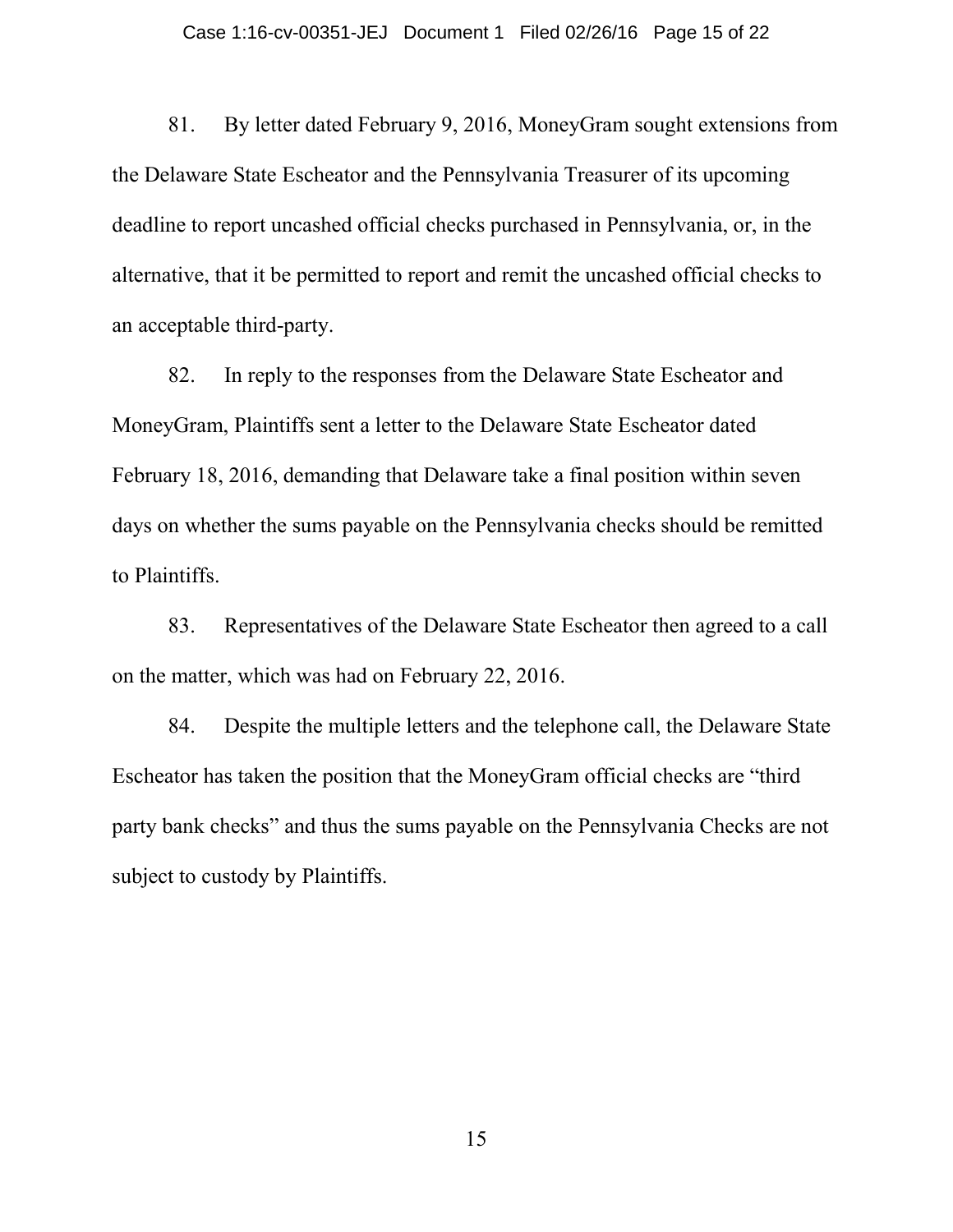## **COUNT I: DECLARATORY JUDGMENT ACT, 28 U.S.C. § 2201 (AGAINST ALL DEFENDANTS)**

85. Plaintiffs incorporate the foregoing paragraphs as if fully set forth herein.

86. There exists an actual controversy between Plaintiffs and Defendants regarding whether MoneyGram official checks are subject to the custody and control of Plaintiffs or the Delaware State Escheator under the Federal Disposition Act and the Pennsylvania Unclaimed Property Act.

87. Plaintiffs seek a declaration that the MoneyGram official checks are "similar written instruments" under the Federal Disposition Act.

88. In the alternative, Plaintiffs seek a declaration that the MoneyGram official checks are money orders under the Federal Disposition Act.

89. Plaintiffs seek a declaration that the MoneyGram official checks are not third party bank checks.

90. Plaintiffs seek a declaration that the Delaware State Escheator stands in violation of the Federal Disposition Act since Pennsylvania is the state "exclusively entitled" to custody of the sums payable on the Pennsylvania Checks.

91. Plaintiffs seek a declaration that MoneyGram stands in violation of both the Federal Disposition Act and the Pennsylvania Unclaimed Property Act since the sums payable on the Pennsylvania Checks should have been remitted to the custodial care of Plaintiffs.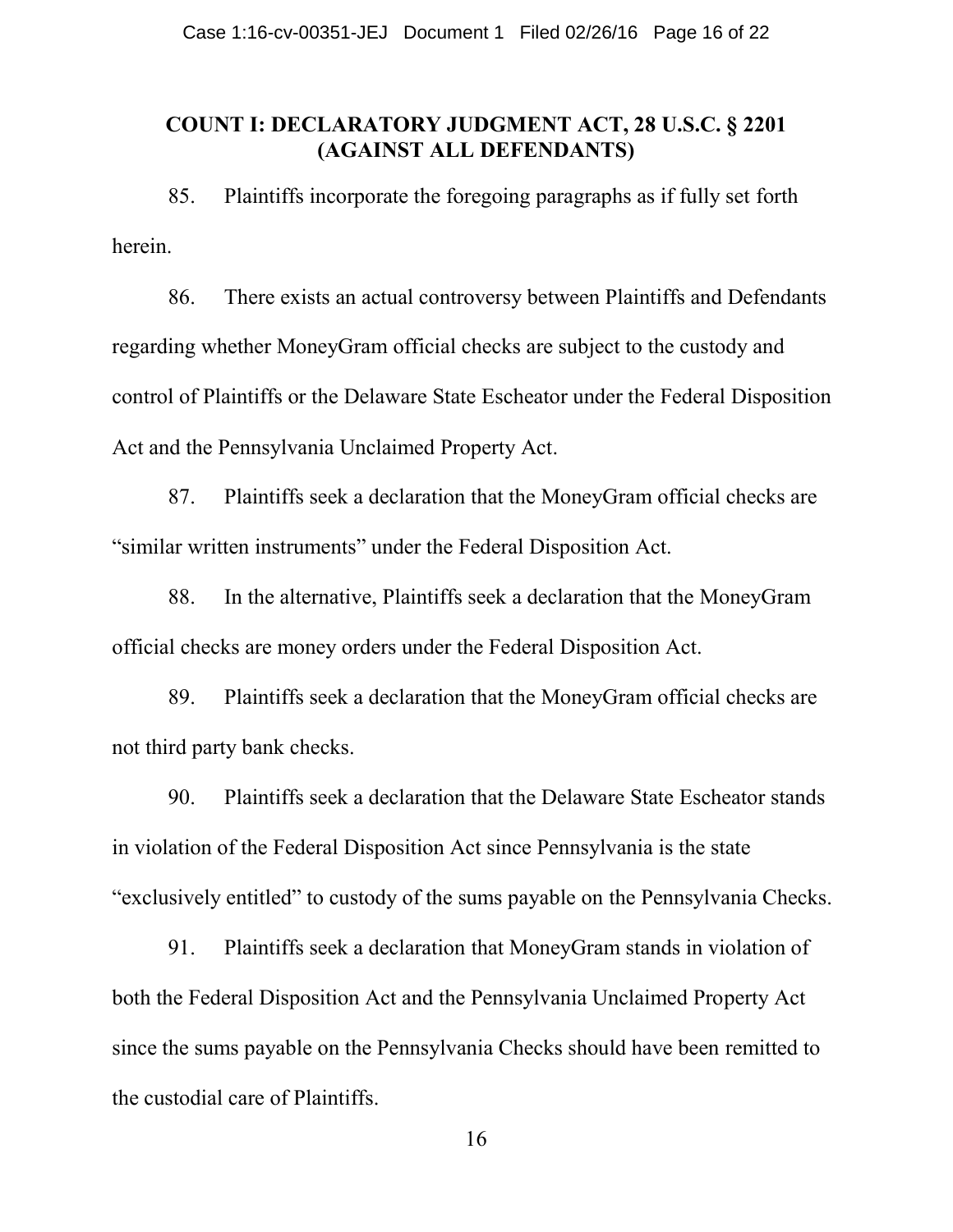92. Plaintiffs seek a declaration that all future sums payable on abandoned MoneyGram official checks that were purchased in Pennsylvania be remitted to Plaintiffs.

93. The interests of Plaintiffs and Defendants are adverse: Plaintiffs have demanded payment on the sums payable on the Pennsylvania Checks and demanded that future sums payable on abandoned MoneyGram official checks be remitted to Plaintiffs; Defendants have refused to comply with Plaintiffs' demands.

94. A ruling by this Court on whether MoneyGram official checks are subject to the custody of Plaintiffs under the Federal Disposition Act and the Pennsylvania Unclaimed Property Act will conclusively resolve the disputes between the parties.

95. A decision by this Court on the issues presented will render practical help to the parties in that a decision will determine which parties are entitled to which sums now and going forward.

# **COUNT II: VIOLATION OF 12 U.S.C. § 2503 (AGAINST ALL DEFENDANTS**)

96. Plaintiffs incorporate the foregoing paragraphs as if fully set forth herein.

97. The Federal Disposition Act was intended to provide federal priority rules between competing states regarding which state has a superior claim to certain un-cashed instruments, such as the Pennsylvania Checks.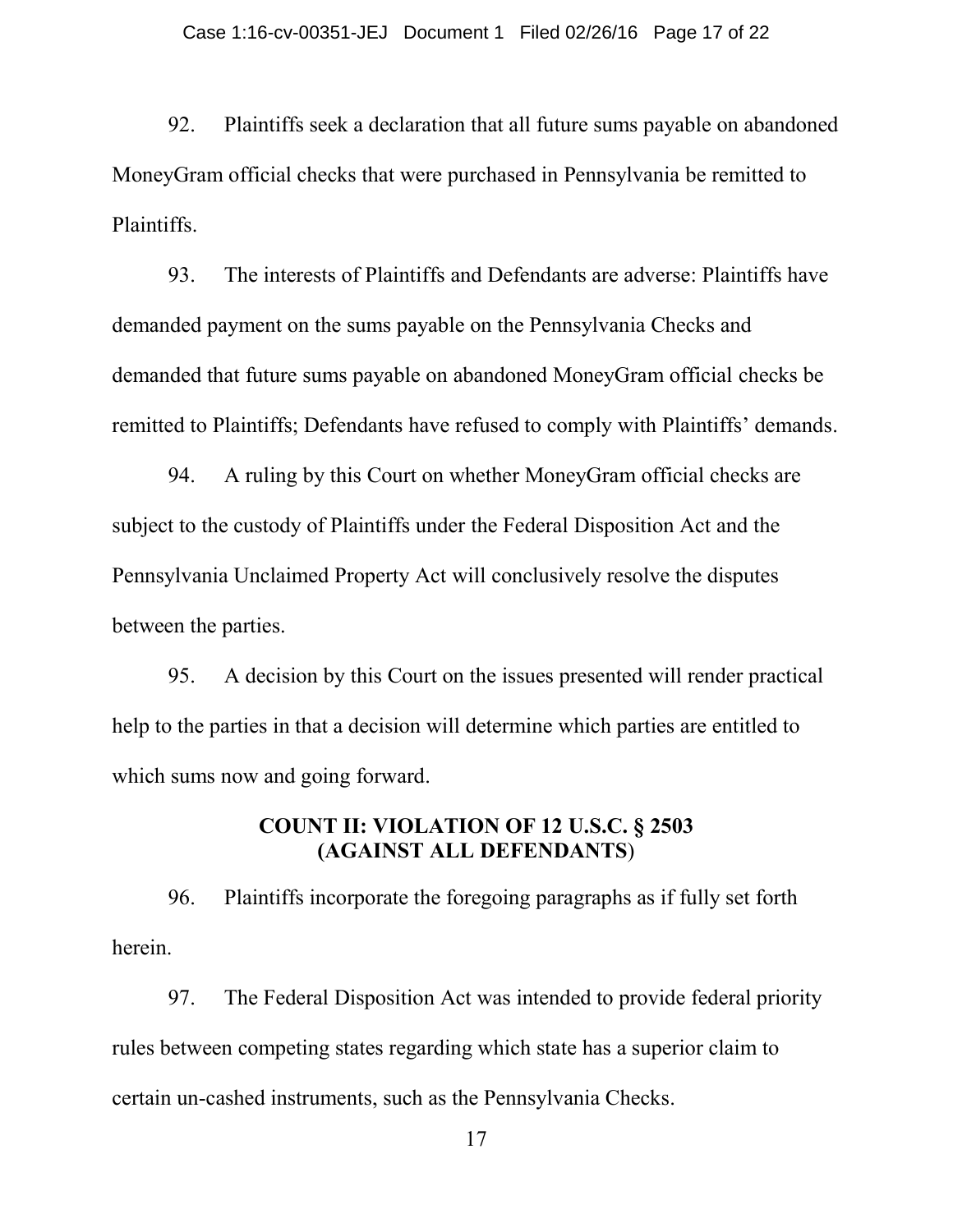98. It was also, on its face, intended to give a state an implied remedy to seek payment if sums subject to the priority rules under the Federal Disposition Act were not remitted to the custodial care of the state that has the "exclusive... right to take custody of the sums at issue.

99. The Delaware State Escheator has violated the Federal Disposition Act by unlawfully taking custody of the sums payable on the Pennsylvania Checks because Pennsylvania has the exclusive right to take custody of the sums payable on the Pennsylvania Checks.

100. MoneyGram has violated the Federal Disposition Act by remitting to the Delaware State Escheator the sums payable on the Pennsylvania Checks because Pennsylvania has the exclusive right to take custody of the sums payable on the Pennsylvania Checks.

### **COUNT III: VIOLATION OF DISPOSITION OF ABANDONED AND UNCLAIMED PROPERTY ACT, 72 P.S. § 1301.1** *ET SEQ.* **(AGAINST MONEYGRAM PAYMENT SYSTEMS, INC.**)

101. Plaintiffs incorporate the foregoing paragraphs as if fully set forth herein.

102. The Pennsylvania Unclaimed Property Act allows the Treasurer to pursue a civil action against a person that refuses to pay to the Treasurer sums payable under the Act. 72 P.S. § 1301.24(a).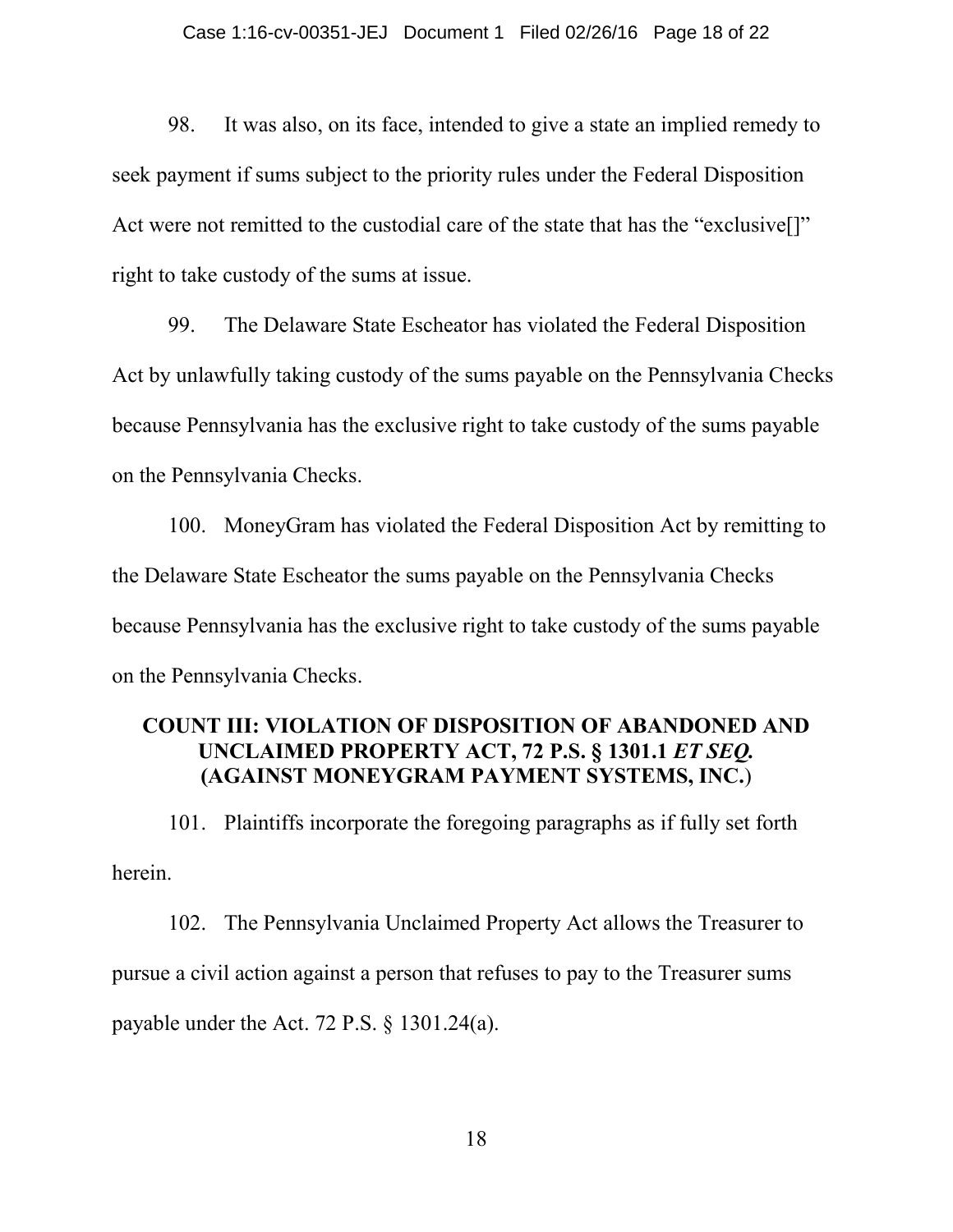103. The sums payable on the Pennsylvania Checks should have been remitted to the custodial care of the Pennsylvania Treasurer by MoneyGram.

104. Despite demands for payment by Plaintiffs, MoneyGram has refused to pay the sums payable on the Pennsylvania Checks.

105. The Pennsylvania Unclaimed Property Act provides that if the holder of abandoned property subject to the Act fails to pay without proper cause as required, the holder is subject to an interest rate of 12% per annum. 72 P.S.  $§ 1301.24(b).$ 

106. MoneyGram is without proper cause to fail to pay the sums payable on the Pennsylvania Checks, and as such, it is liable for 12% interest.

107. MoneyGram should have reported the sums payable on the Pennsylvania Checks to the Treasurer in the year after they became subject to the Pennsylvania Unclaimed Property Act. 72 P.S. § 1301.11.

108. MoneyGram is without proper cause to fail to report the sums owed.

109. By failing to report as required and without proper cause, Plaintiffs are entitled to a \$1000 per day penalty from MoneyGram. 72 P.S. § 1301.24.

#### **PRAYER FOR RELIEF**

WHEREFORE, Plaintiffs request judgment as follows:

A. On Count One, entering judgment in favor of Plaintiffs and against Defendants and entering the following declarations: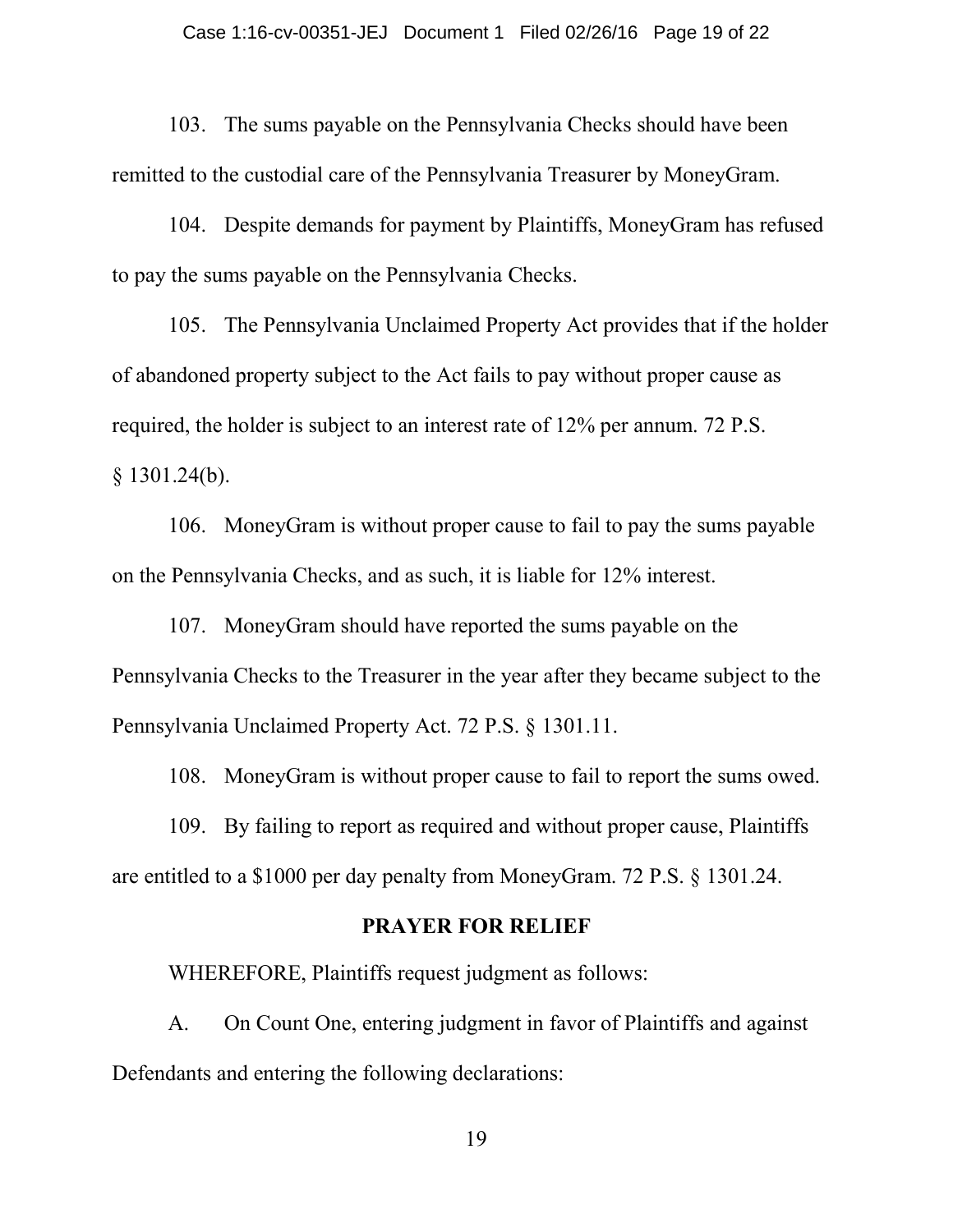- i. The MoneyGram official checks are "similar written instruments" under the Federal Disposition Act.
- ii. In the alternative, the MoneyGram official checks are money orders under the Federal Disposition Act.
- iii. MoneyGram official checks are not third party bank checks.
- iv. The Delaware State Escheator violated the Federal Disposition Act by accepting the sums payable on the Pennsylvania Checks and by refusing to return them upon demand since Pennsylvania is the state "exclusively entitled" to custody of those sums.
- v. MoneyGram violated the Federal Disposition Act and the Pennsylvania Unclaimed Property Act since the sums payable on the Pennsylvania Checks should have been remitted to the custodial care of Plaintiffs.
- vi. All future sums payable on abandoned MoneyGram official checks that were purchased in Pennsylvania should be remitted to Plaintiffs by MoneyGram.

B. On Count Two, awarding damages in favor of Plaintiffs and against MoneyGram, in an amount to be determined at trial, but in no event less than \$10,293,869.50 plus interest at 12% per annum, penalties of \$1000 per day, and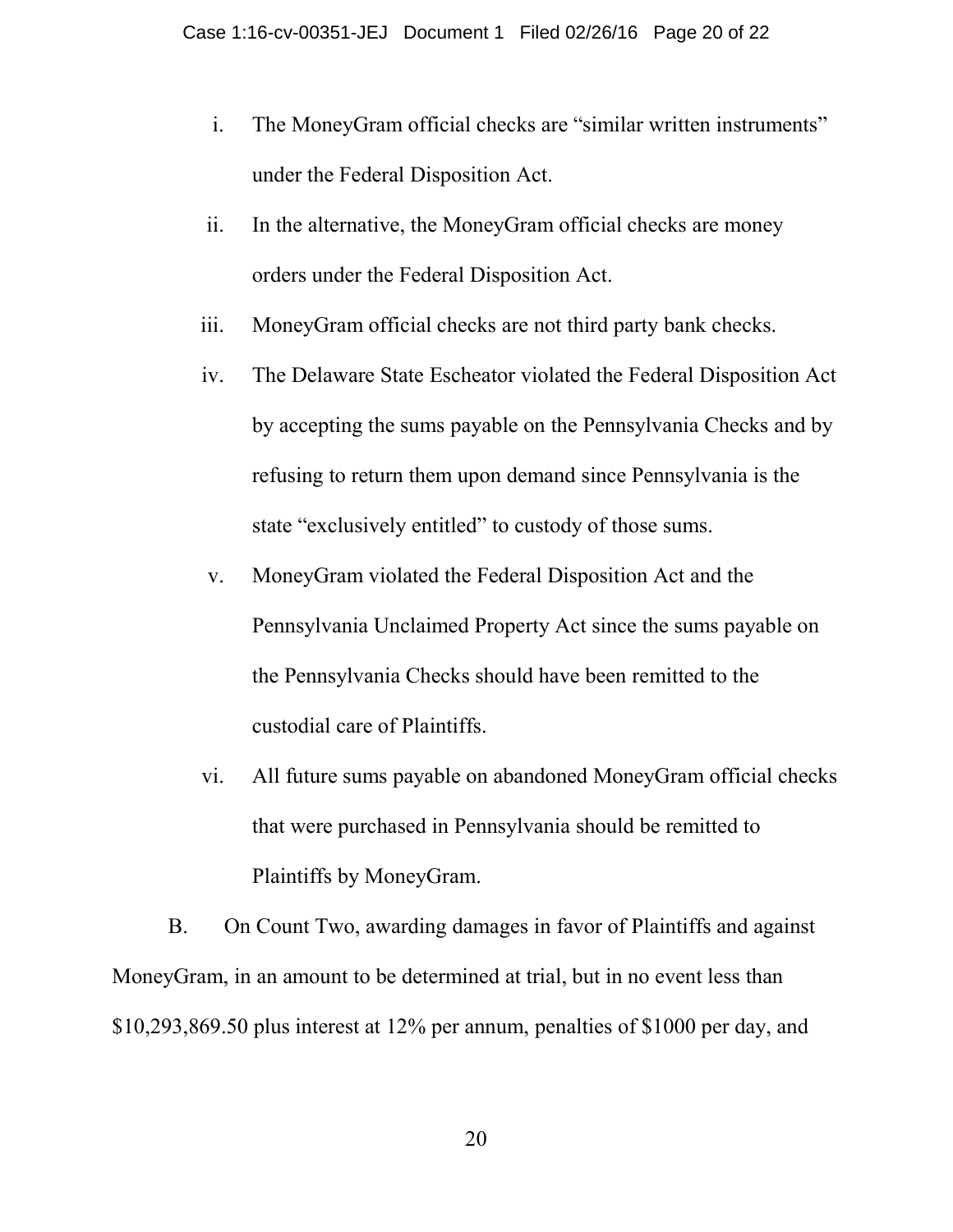#### Case 1:16-cv-00351-JEJ Document 1 Filed 02/26/16 Page 21 of 22

attorneys' fees and costs, and entering judgment in favor of Plaintiffs and against Defendants, entering the following declarations:

- i. The MoneyGram official checks are "similar written instruments" under the Federal Disposition Act.
- ii. In the alternative, the MoneyGram official checks are money orders under the Federal Disposition Act.
- iii. MoneyGram official checks are not third party bank checks.
- iv. The Delaware State Escheator violated the Federal Disposition Act by accepting the sums payable on the Pennsylvania Checks and by refusing to return them upon demand since Pennsylvania is the state "exclusively entitled" to custody of those sums.
- v. MoneyGram violated the Federal Disposition Act and the Pennsylvania Unclaimed Property Act since the sums payable on the Pennsylvania Checks should have been remitted to the custodial care of Plaintiffs.
- vi. All future sums payable on abandoned MoneyGram official checks that were purchased in Pennsylvania should be remitted to Plaintiffs by MoneyGram.

C. On Count Three, awarding damages in favor of Plaintiffs and against MoneyGram, in an amount to be determined at trial, but in no event less than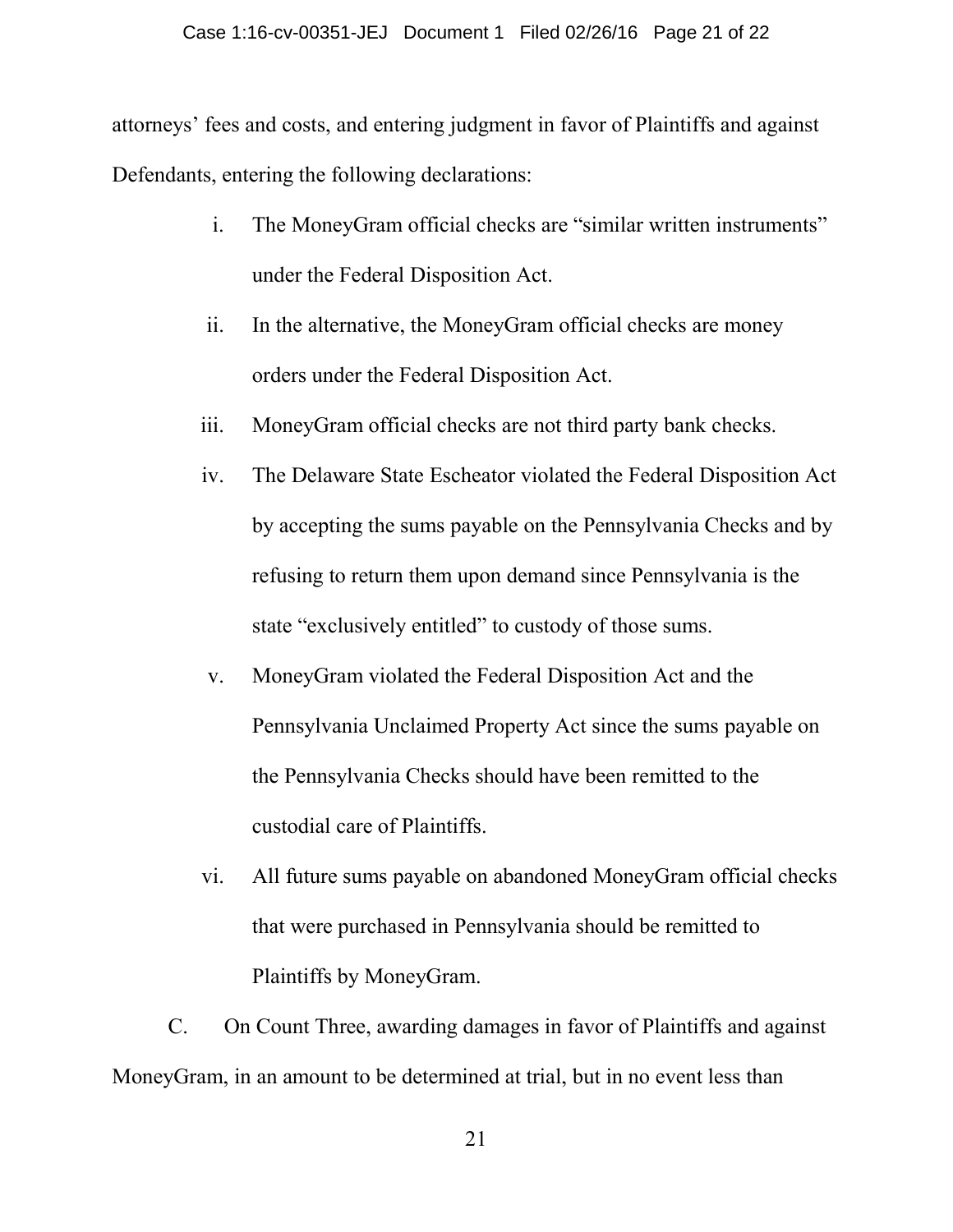\$10,293,869.50 plus interest at 12% per annum, penalties of \$1000 per day, and

attorneys' fees and costs.

D. Granting Plaintiffs such other and further relief as the Court deems

just and proper.

Respectfully submitted,

Respectfully submitted,

# **KLEINBARD LLC**

**By:** /s/ Matthew H. Haverstick Matthew H. Haverstick, Esq. (No. 85072) Mark E. Seiberling, Esq. (No. 91256) Joshua J. Voss, Esq. (No. 306853) One Liberty Place,  $46<sup>th</sup>$  Floor 1650 Market Street Philadelphia, PA 19103 Phone: (215) 568-2000 Fax: (215) 568-0140 Eml: [mhaverstick@kleinbard.com](mailto:mhaverstick@kleinbard.com) [mseiberling@kleinbard.com](mailto:mseiberling@kleinbard.com) [jvoss@kleinbard.com](mailto:jvoss@kleinbard.com)

*Attorneys for Plaintiffs*

Dated: February 26, 2016

CHRISTOPHER B. CRAIG Chief Counsel Attorney ID No. 65203

/s/ Jennifer Langan (*with consent*) Jennifer Langan, Esq. Deputy Chief Counsel Attorney ID No. 91861 Pennsylvania Treasury Office of Chief Counsel 127 Finance Building Harrisburg, PA 17120 Phone: (717) 787-2740 Eml: [jlangan@patreasury.gov](mailto:jlangan@patreasury.gov)